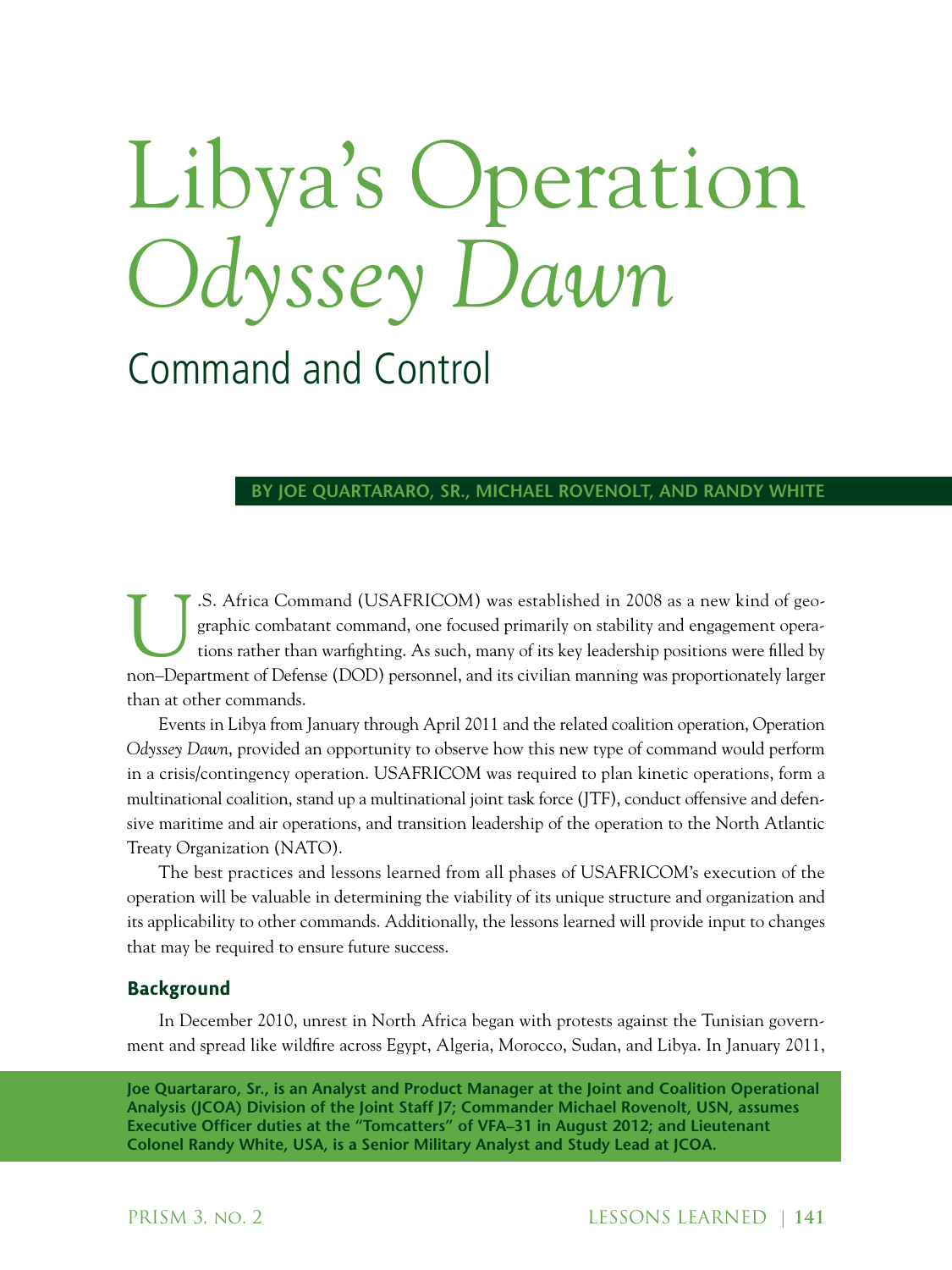| <b>Report Documentation Page</b>                                                                                                                                                                                                                                                                                                                                                                                                                                                                                                                                                                                                                                                                                                                                                                                                                                   |                             |                              |                                                   |                                                     | Form Approved<br>OMB No. 0704-0188                 |  |  |  |
|--------------------------------------------------------------------------------------------------------------------------------------------------------------------------------------------------------------------------------------------------------------------------------------------------------------------------------------------------------------------------------------------------------------------------------------------------------------------------------------------------------------------------------------------------------------------------------------------------------------------------------------------------------------------------------------------------------------------------------------------------------------------------------------------------------------------------------------------------------------------|-----------------------------|------------------------------|---------------------------------------------------|-----------------------------------------------------|----------------------------------------------------|--|--|--|
| Public reporting burden for the collection of information is estimated to average 1 hour per response, including the time for reviewing instructions, searching existing data sources, gathering and<br>maintaining the data needed, and completing and reviewing the collection of information. Send comments regarding this burden estimate or any other aspect of this collection of information,<br>including suggestions for reducing this burden, to Washington Headquarters Services, Directorate for Information Operations and Reports, 1215 Jefferson Davis Highway, Suite 1204, Arlington<br>VA 22202-4302. Respondents should be aware that notwithstanding any other provision of law, no person shall be subject to a penalty for failing to comply with a collection of information if it<br>does not display a currently valid OMB control number. |                             |                              |                                                   |                                                     |                                                    |  |  |  |
| 1. REPORT DATE<br>2012                                                                                                                                                                                                                                                                                                                                                                                                                                                                                                                                                                                                                                                                                                                                                                                                                                             |                             | 2. REPORT TYPE               |                                                   | <b>3. DATES COVERED</b><br>00-00-2012 to 00-00-2012 |                                                    |  |  |  |
| <b>4. TITLE AND SUBTITLE</b>                                                                                                                                                                                                                                                                                                                                                                                                                                                                                                                                                                                                                                                                                                                                                                                                                                       |                             |                              |                                                   |                                                     | 5a. CONTRACT NUMBER                                |  |  |  |
| Libya's Operation Odyssey Dawn. Command and Control                                                                                                                                                                                                                                                                                                                                                                                                                                                                                                                                                                                                                                                                                                                                                                                                                |                             |                              |                                                   |                                                     | 5b. GRANT NUMBER                                   |  |  |  |
|                                                                                                                                                                                                                                                                                                                                                                                                                                                                                                                                                                                                                                                                                                                                                                                                                                                                    |                             |                              |                                                   |                                                     | 5c. PROGRAM ELEMENT NUMBER                         |  |  |  |
| 6. AUTHOR(S)                                                                                                                                                                                                                                                                                                                                                                                                                                                                                                                                                                                                                                                                                                                                                                                                                                                       |                             |                              |                                                   |                                                     | 5d. PROJECT NUMBER                                 |  |  |  |
|                                                                                                                                                                                                                                                                                                                                                                                                                                                                                                                                                                                                                                                                                                                                                                                                                                                                    |                             |                              |                                                   |                                                     | 5e. TASK NUMBER                                    |  |  |  |
|                                                                                                                                                                                                                                                                                                                                                                                                                                                                                                                                                                                                                                                                                                                                                                                                                                                                    |                             |                              |                                                   |                                                     | <b>5f. WORK UNIT NUMBER</b>                        |  |  |  |
| 7. PERFORMING ORGANIZATION NAME(S) AND ADDRESS(ES)<br>National Defense University Press, 260 Fifth Ave., Bldg. 64, Fort<br>McNair, Washington, DC, 20319-5066                                                                                                                                                                                                                                                                                                                                                                                                                                                                                                                                                                                                                                                                                                      |                             |                              |                                                   |                                                     | 8. PERFORMING ORGANIZATION<br><b>REPORT NUMBER</b> |  |  |  |
| 9. SPONSORING/MONITORING AGENCY NAME(S) AND ADDRESS(ES)                                                                                                                                                                                                                                                                                                                                                                                                                                                                                                                                                                                                                                                                                                                                                                                                            |                             |                              |                                                   |                                                     | 10. SPONSOR/MONITOR'S ACRONYM(S)                   |  |  |  |
|                                                                                                                                                                                                                                                                                                                                                                                                                                                                                                                                                                                                                                                                                                                                                                                                                                                                    |                             |                              |                                                   |                                                     | <b>11. SPONSOR/MONITOR'S REPORT</b><br>NUMBER(S)   |  |  |  |
| 12. DISTRIBUTION/AVAILABILITY STATEMENT<br>Approved for public release; distribution unlimited                                                                                                                                                                                                                                                                                                                                                                                                                                                                                                                                                                                                                                                                                                                                                                     |                             |                              |                                                   |                                                     |                                                    |  |  |  |
| <b>13. SUPPLEMENTARY NOTES</b>                                                                                                                                                                                                                                                                                                                                                                                                                                                                                                                                                                                                                                                                                                                                                                                                                                     |                             |                              |                                                   |                                                     |                                                    |  |  |  |
| 14. ABSTRACT                                                                                                                                                                                                                                                                                                                                                                                                                                                                                                                                                                                                                                                                                                                                                                                                                                                       |                             |                              |                                                   |                                                     |                                                    |  |  |  |
| <b>15. SUBJECT TERMS</b>                                                                                                                                                                                                                                                                                                                                                                                                                                                                                                                                                                                                                                                                                                                                                                                                                                           |                             |                              |                                                   |                                                     |                                                    |  |  |  |
| 16. SECURITY CLASSIFICATION OF:                                                                                                                                                                                                                                                                                                                                                                                                                                                                                                                                                                                                                                                                                                                                                                                                                                    | 17. LIMITATION OF           | 18. NUMBER                   | 19a. NAME OF                                      |                                                     |                                                    |  |  |  |
| a. REPORT<br>unclassified                                                                                                                                                                                                                                                                                                                                                                                                                                                                                                                                                                                                                                                                                                                                                                                                                                          | b. ABSTRACT<br>unclassified | c. THIS PAGE<br>unclassified | <b>ABSTRACT</b><br>Same as<br><b>Report (SAR)</b> | OF PAGES<br>16                                      | <b>RESPONSIBLE PERSON</b>                          |  |  |  |

| <b>Standard Form 298 (Rev. 8-98)</b> |                               |  |  |
|--------------------------------------|-------------------------------|--|--|
|                                      | Prescribed by ANSI Std Z39-18 |  |  |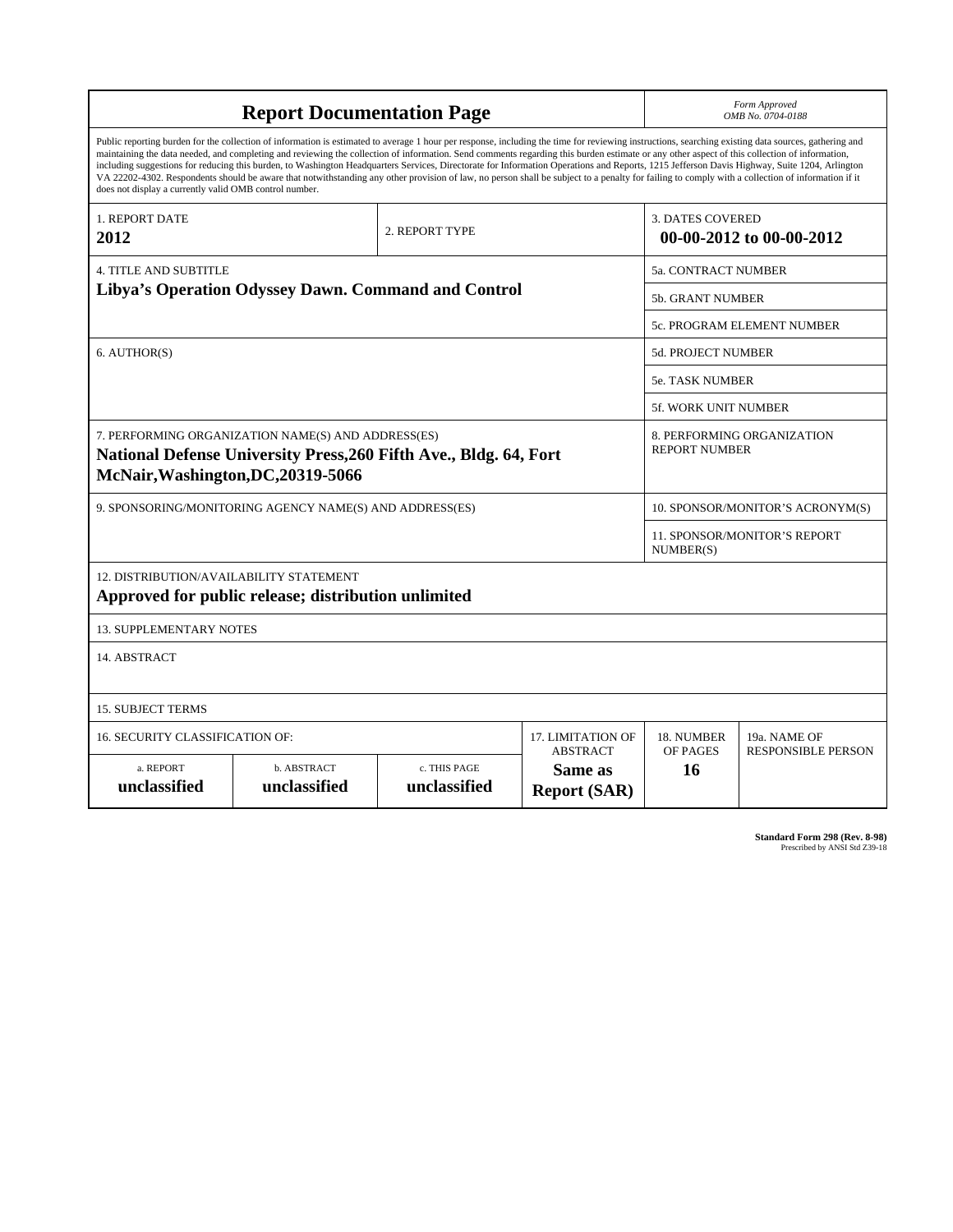

U.S. Navy (Jonathan Sunderman) U.S. Navy (Jonathan Sunderman)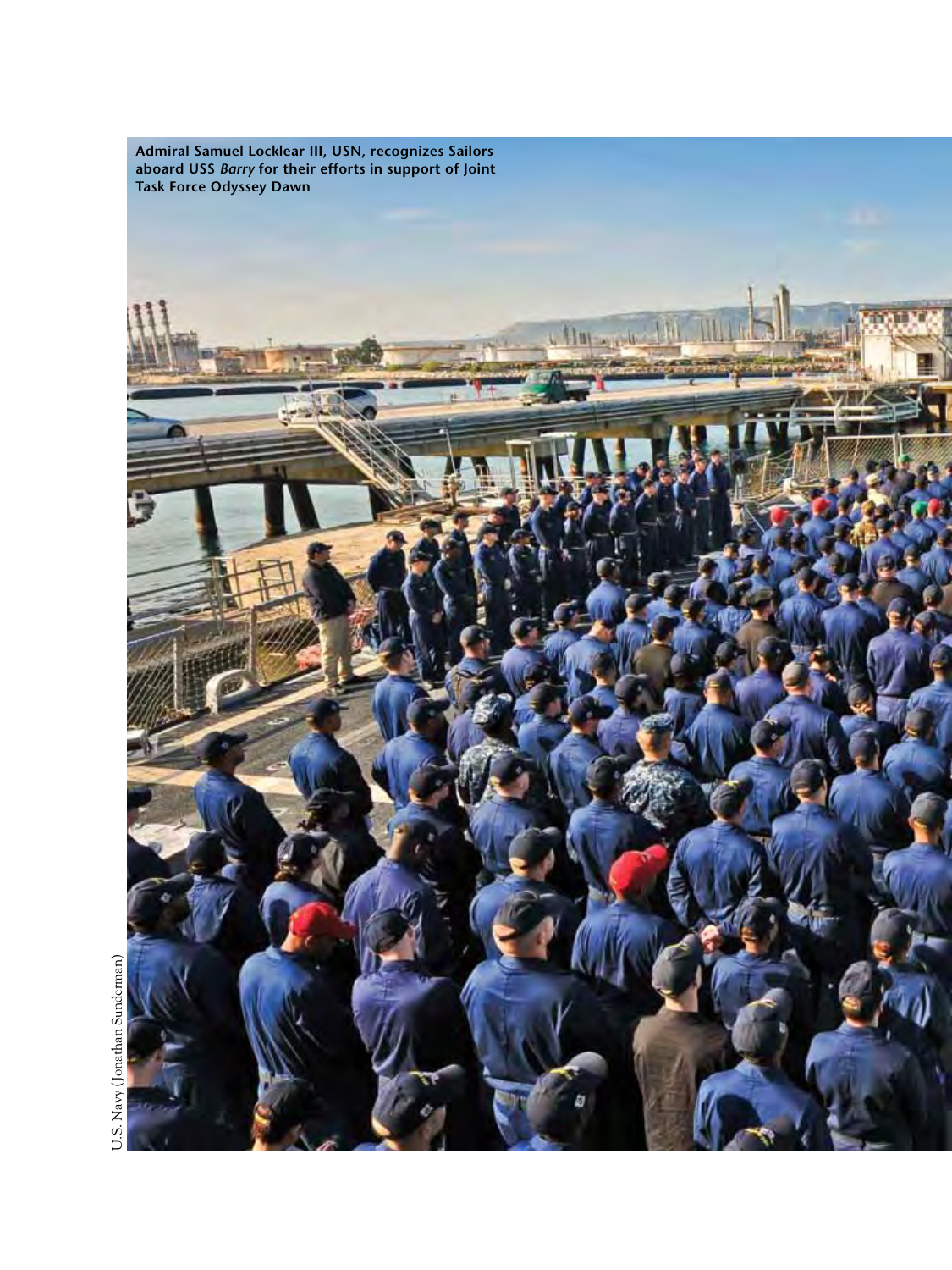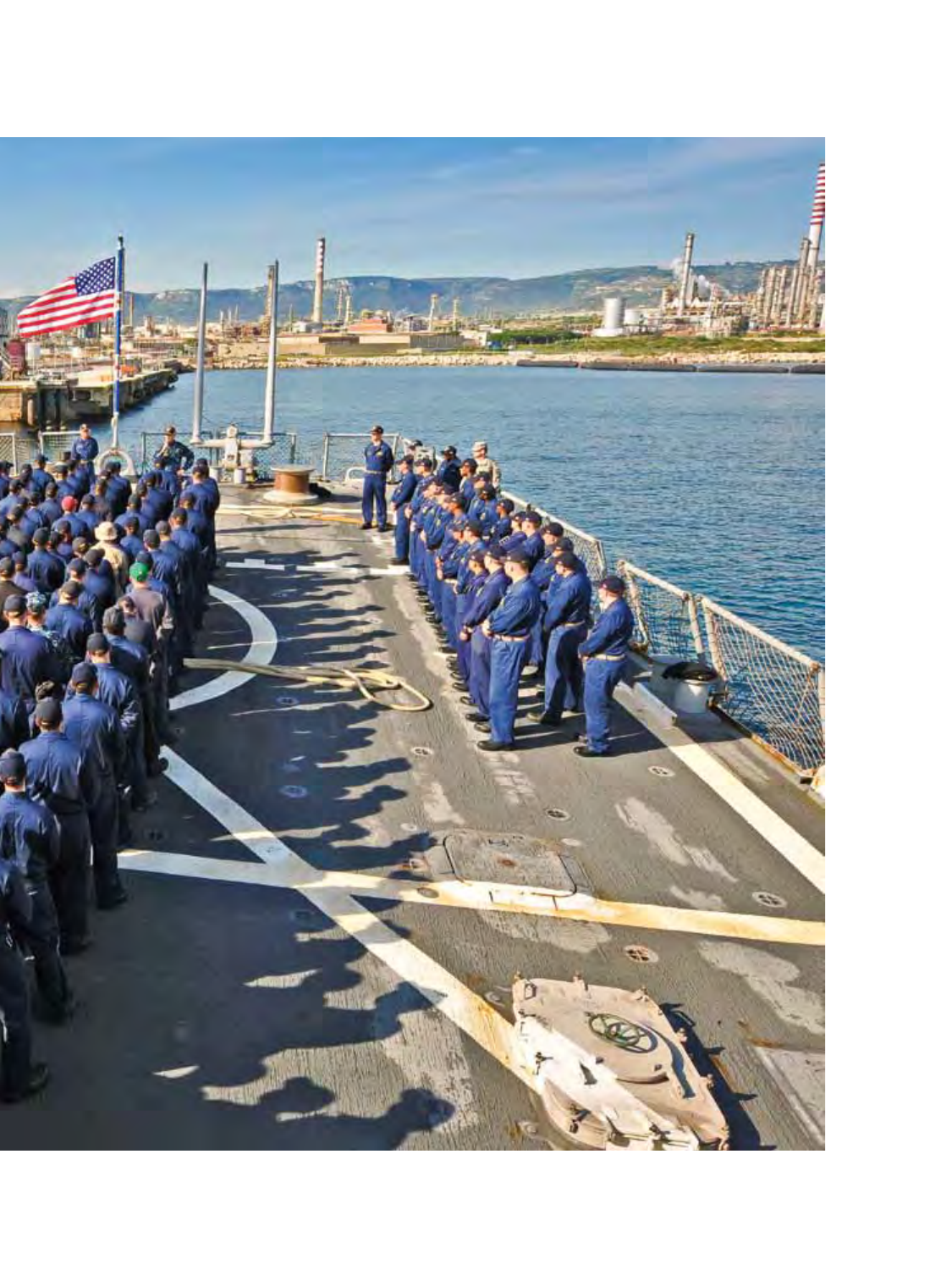peaceful protests and demonstrations against the Libyan government began. In February, the arrest of a human rights activist triggered a riot in Benghazi, Libya, setting off protests that turned violent when confronted by Libyan security forces. Due to increased violence and inflammatory statements by Libyan leader Muammar Qadhafi, the U.S. Government directed USAFRICOM to begin preparations for a noncombatant evacuation operation (NEO) of U.S. citizens from Libya.

the United States, with ongoing operations in Iraq and Afghanistan, was reluctant to go it alone to protect Allied interests in Libya

> As the responsible command, USAFRICOM established Joint Task Force Odyssey Dawn (JTF–OD) to facilitate civilian evacuation, provide humanitarian assistance (HA), and transport Egyptian civilians from Tunisia to Egypt in support of the U.S. Department of State. JTF–OD was commanded by Admiral Samuel J. Locklear III of U.S. Naval Forces Africa, with naval assets assigned from 6<sup>th</sup> Fleet and air assets from 3<sup>d</sup> and 17<sup>th</sup> Air Force.

> On February 26, the United Nations (UN) authorized sanctions against Libya under UN Security Council Resolution (UNSCR) 1970 to include an arms embargo and demand for an immediate ceasefire. The situation in Libya deteriorated, and the threat of violence against the civilian population increased. The United States, with ongoing operations in Iraq and Afghanistan, was reluctant to go it alone to protect Allied interests in Libya—and from a political standpoint, U.S. solo intervention in Libya could be perceived by some in the Muslim world

community as *another* U.S. attack on Islam. Additionally, there were concerns expressed by several African nations that a unilateral move by the United States could be viewed as veiled imperialism. To address these and other concerns, the U.S. Government attempted to form a coalition that included both Arab Muslim and African nations to provide legitimacy for any military action against the Libyan government.

Unfortunately, although most of the African nations agreed that Libya had gone too far in its attempts to suppress the popular demonstrations, these nations were neither militarily equipped nor politically motivated to join a coalition to enforce UNSCR 1970 sanctions against the Libyan government.

France and England were already involved in evacuation operations in Libya and indicated that they would be willing to join with the United States to protect the civilian population. Italy and Germany agreed to provide logistic support for a NEO or HA operation, but would not support kinetic operations unless endorsed by the UN. USAFRICOM, as lead, had no previous experience with forming a coalition, and since none of the African nations within USAFRICOM's area of responsibility (AOR) was willing to participate, potential coalition partners had to come from U.S. European Command (USEUCOM) and U.S. Central Command (USCENTCOM) AORs. In addition, agreements for basing rights and thirdparty access to host-nation bases and facilities had to be negotiated with nations residing in the USEUCOM AOR. As one USAFRICOM general officer noted, "Building a coalition: We didn't know who to call and contact to make this happen. We sent LNOs [liaison officers] to the [United Kingdom] and France to facilitate, and later sent an LNO to SHAPE [Supreme Headquarters Allied Powers Europe]. . . . 'Who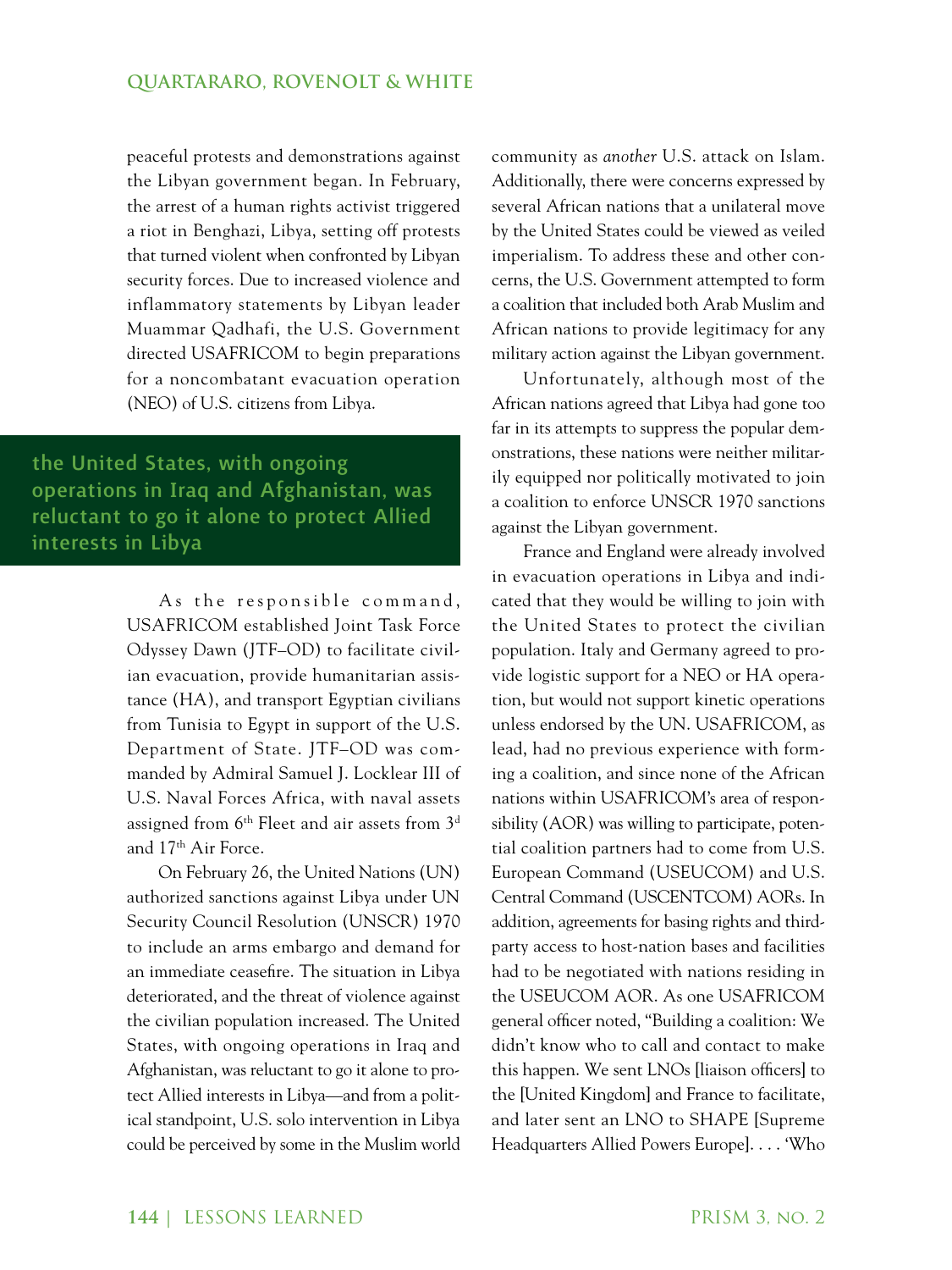do you talk to in order to find out who's going to play and how much they are going to bring to the fight?'"1

USEUCOM began contacting potential coalition partner nations through its local military channels, while State worked through its Embassies and other political connections. The Chairman of the Joint Chiefs of Staff (CJCS) Strategic Plans and Policy Directorate (J5) took the lead for coordinating the coalition-building effort, daily contacting potential coalition partners to determine who would participate, what they could contribute, and what support (basing rights, facilities, overflight rights, and logistics, among others) they would need. J5 kept State informed of its activities on an almost hourly basis. As the partners and their level of support were identified, J5 established and facilitated a coalition coordination center (CCC) at the Pentagon to resolve issues such as force sustainment, host-nation support, and movement control. Eventually, USEUCOM, USAFRICOM, Office of the Secretary of Defense, and State also set up CCCs to coordinate coalition activities within their own areas and with J5.

In all, 15 nations, including nations from NATO and the Arab League, agreed to join the coalition, with other nations agreeing to provide support if sanctioned by the UN. The combined efforts of J5, State, USEUCOM, Defense Logistics Agency, U.S. Transportation Command (USTRANSCOM), and the experience of the USAFRICOM and JTF staffs were crucial in overcoming the challenges faced by USAFRICOM as it strove to form the multinational coalition and JTF.

By early March, as the situation in Libya continued to deteriorate, the United States and its NATO and non-NATO allies began to discuss the possibility of military action to enforce the arms embargo and establish a no-fly zone.

On March 12, the Arab League called on the UN to establish a maritime arms embargo and a no-fly zone over Libya to protect civilians. On March 17, Qadhafi threatened to burn the city of Benghazi (the rebel stronghold) to the ground. In response, the UN issued UNSCR 1973, authorizing the use of "all necessary means" to protect civilians and their property: "UNSCR 1973 demanded an immediate cease-fire and authorized the establishment of a no-fly zone, enforcement of the arms embargo delineated in UNSCR 1970, and all necessary measures, short of foreign occupation, to protect civilians and civilian populated areas threatened by attack."2

On March 18, President Barack Obama declared that the United States and its Allies would implement the provisions of

U.S. solo intervention in Libya could be perceived by some in the Muslim world community as *another* U.S. attack on Islam

UNSCR 1973; on March 19, the multinational JTF–OD launched operations. The U.S. Government immediately began working to transition leadership of the campaign to NATO, the European Union, Arab League, or another country or countries, in order to remove the U.S. footprint from the operation. On March 31, NATO assumed full control of operations under Operation *Unified Protector*. Operation *Odyssey Dawn* concluded and JTF– OD was disestablished.

## **Introduction to Command and Control Issues**

This article focuses on the command and control (C2 ) challenges that USAFRICOM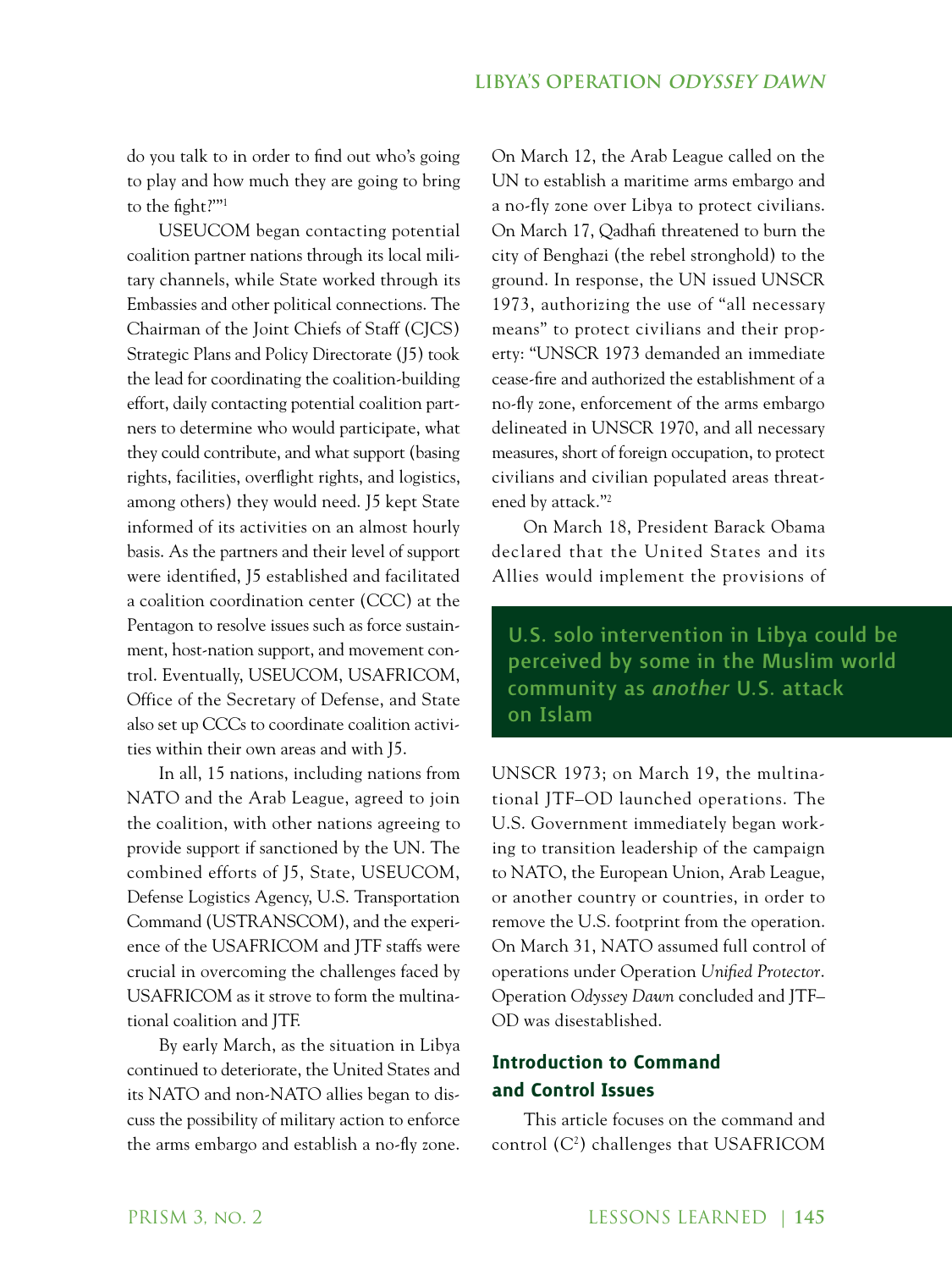overcame in order to execute *Odyssey Dawn*. Those challenges included establishing the joint operations area (JOA), defining command relationships among combatant commands, leveraging subordinate commands, interpreting strategic guidance, adapting staff processes, and communicating with coalition partners. The following discusses each of these challenges in detail.

*Establishing the Joint Operations Area.* Because a NEO was considered the most likely contingency operation that USAFRICOM would be called upon to execute, the command devoted its initial planning efforts to the conduct of a NEO in support of the State Department, normally the leader in this type of operation. USAFRICOM planned to provide air and sea assets for the evacuation of designated civilian and military personnel, HA as required, and air cover to prevent Libyan forces from impeding or harassing NEO/HA operations. The initial JOA requested by USAFRICOM was therefore designed with a NEO in mind; however, this JOA proved insufficient to support maritime operations either for a NEO, HA, or Operation *Odyssey Dawn*. It did not include any Egyptian or Tunisian territory, and it contained limited air and water space.

in order to conduct Operation *Odyssey Dawn*, USAFRICOM relied heavily on USEUCOM and USCENTCOM for forces

> USAFRICOM is located adjacent to USEUCOM and USCENTCOM areas of responsibility. Command and control of the operation stretched across the three combatant command geographic regions. As the operation began, the JOA was modified to extend into Egypt in the northeast (USCENTCOM

AOR) and along the Tunisian border. In addition, the water space was increased well into the Mediterranean Sea (USEUCOM AOR), encompassing most of the area between North Africa, Italy, and Greece.

Although the 2011 Unified Command Plan (UCP) provided overarching guidance to combatant commanders on how to conduct operations that cross combatant command seams, it lacked specifics, except to state that a joint task force should be formed. The formation of JTF–OD filled that requirement:

*Geographic AORs provide a basis for coordination by Combatant Commanders. These geographic AORs do not restrict accomplishment of assigned missions. Combatant commanders may operate forces wherever required to accomplish their missions. When significant operations overlap boundaries, a task force will be formed unless otherwise directed.*<sup>3</sup>

*Establishing Command Relationships.*  Because of the complexities of the cross–combatant command JOA and UCP boundaries, it was essential to define and establish supported and supporting command roles early in the operation. Initially, when tasking for a NEO seemed likely, USAFRICOM was designated the supported command (the command with the authority to coordinate and conduct operations);4 however, as combat operations loomed, there was discussion about making USEUCOM the supported command, with USAFRICOM the supporting command (command assigned to support the supported commander).5 The latter option was considered likely because the air and maritime assets needed to conduct the operation were predominately based in, and would need to transit through, the USEUCOM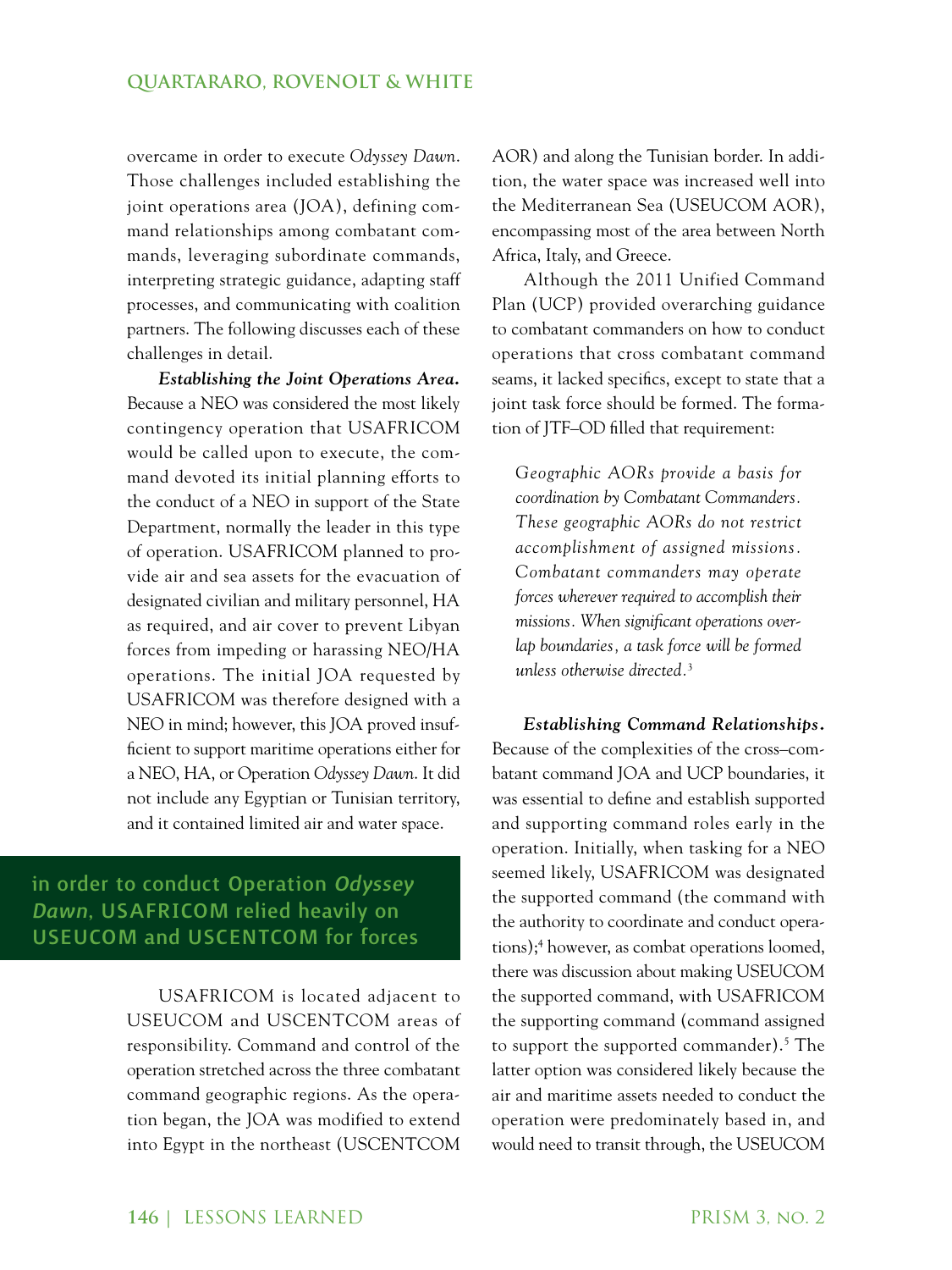AOR. In the end, the decision was made to retain USAFRICOM as the supported command, with USEUCOM, USCENTCOM, USTRANSCOM, and U.S. Strategic Command (USSTRATCOM) in support.

As an engagement-focused combatant command, USAFRICOM had few assigned forces. In order to conduct Operation *Odyssey Dawn*, USAFRICOM relied heavily on USEUCOM and, to a lesser extent, USCENTCOM for forces. Command and control of forces also included assets owned by USSTRATCOM and USTRANSCOM, many of which were either based in the United States or deployed and operated from bases within Europe. Due to proximity and capability, USEUCOM became the primary supporting command and de facto force provider to USAFRICOM. A USEUCOM general officer stated, "Here is the complexity of this operation—you have kinetic effects in one GCC [geographic combatant command], generated out of another GCC, partnered with a coalition, with resources from a third GCC."6

One of the cross–combatant command challenges in the operation lay in establishing command relationships that worked for all combatant commands involved. While initially challenging, a CJCS order authorized the USAFRICOM and USEUCOM commanders to hash out command relationships of transferred forces without first soliciting Secretary of Defense approval, as would normally have been required.7 The inherent flexibility and latitude delegated to both combatant commands in the CJCS order facilitated the establishment of functional and effective authorities. With the concurrence of the commanders, provisioning of forces occurred at the combatant command level. In theater, the relationships established remained consistent with the guidance provided—USAFRICOM

was to be supported by USEUCOM and the other combatant commands.

Planners and operators on all staffs lacked clear doctrinal understanding of the various command relationships—in particular operational control (OPCON), tactical control (TACON), and direct support (DS).8 They did not fully understand the benefits and drawbacks of the different levels of command relationships. This added to confusion, taking valuable time away from planning and execution. One officer noted, "People don't really understand OPCON/TACON/administrative control/DS and the constraints on operations each one entails."9

planners and operators on all staffs lacked clear doctrinal understanding of the various command relationships—in particular operational control, tactical control, and direct support

OPCON and TACON relationships each had advantages and disadvantages for the commander. For example, using an OPCON relationship allowed a joint force commander (JFC) to task-organize and establish support relationships; however, the commander would then also be responsible for training, administration, and logistics support, and he would "buy" attrition of forces. Alternatively, a TACON relationship would not provide the ability to task-organize and establish support relationships, but the JFC would receive the requested number of units/ sorties without concern for maintenance, training, administration, or unit replacement issues.

Since a large number of air assets were operated from bases in the USEUCOM AOR, the command retained OPCON of these forces, allowing logistics/administrative support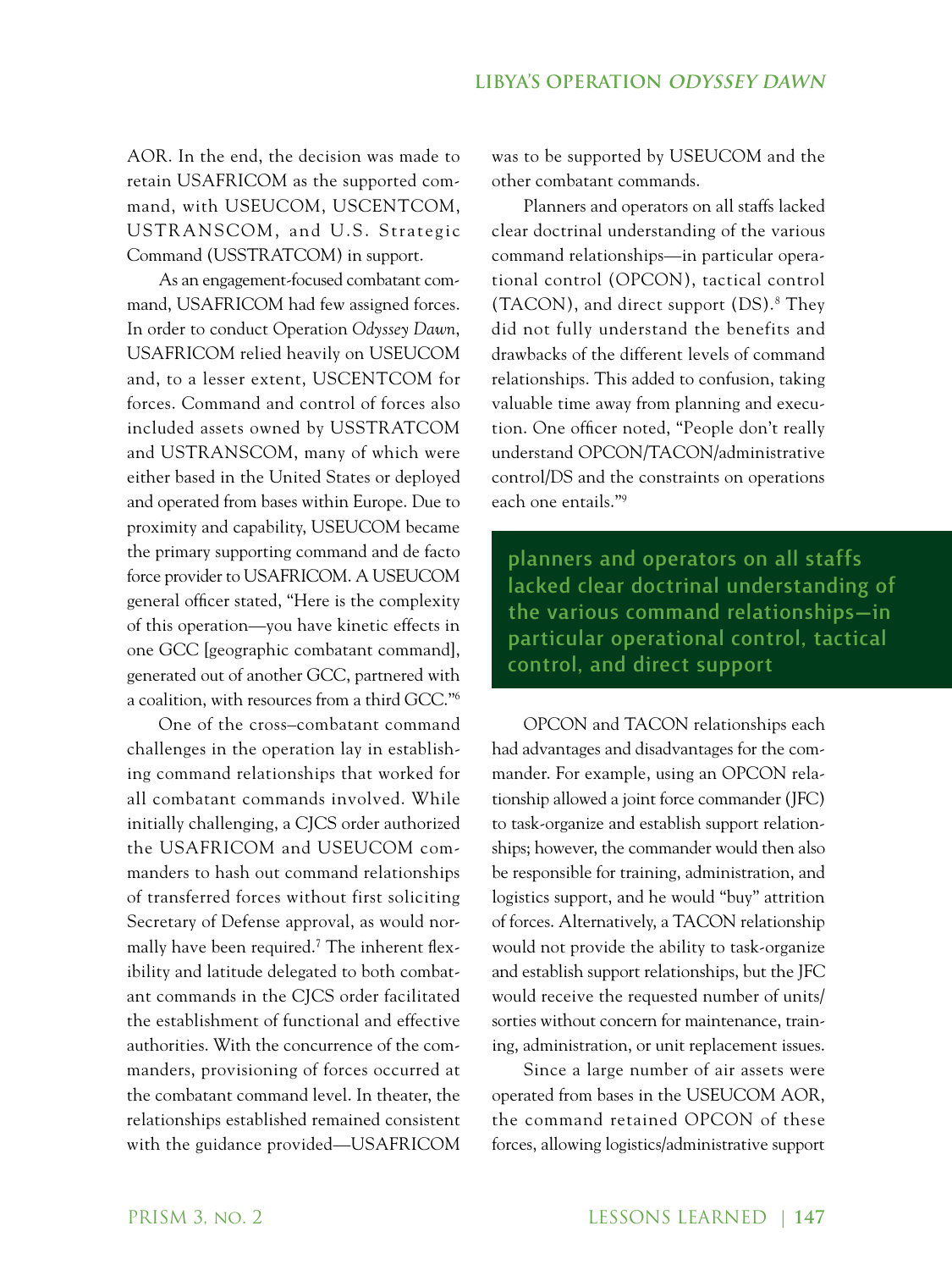through preexisting relationships and infrastructure. USAFRICOM assumed TACON of air assets during the actual sorties.10 With regard to air-to-air refueling support, USTRANSCOM retained OPCON of the tankers while giving USAFRICOM TACON for mission support. This allowed USTRANSCOM to manage maintenance and support yet still provide USAFRICOM the assets required.

multi-hatted commanders, collocated organizations, and shared forces were crucial to the success of Operation *Odyssey Dawn*; however, they also created risks

> Maritime forces, which retained other maritime missions within the USEUCOM AOR, remained OPCON to USEUCOM while providing direct support to USAFRICOM. Direct support of these forces gave USAFRICOM and the JTF commander authority over the general direction of the supporting forces, providing for the necessary effects within the JOA while unburdening JTF–OD of determining the tactics, methods, and procedures used. Also, all sustainment responsibilities remained with the supporting command. However, if a ship or submarine did not have a USEUCOM mission, it was assigned OPCON to USAFRICOM from the outset.

> Eventually, the JTF–OD  $C^2$  structure contained a complex myriad of operational/tactical control and direct support command relationships. Yet from the JTF–OD commander's perspective, the heavy reliance on relationships other than OPCON posed potential risks and created confusion. There were concerns about TACON or DS forces getting pulled for other contingencies because it would be easy

to reassign forces away from a supported command (USAFRICOM) when OPCON was retained by supporting commands (for example, USEUCOM): "As the JTF commander, [you] need OPCON of forces otherwise someone can take them away when you need them. . . . We were responding to OPCON pleas of the provider to make his life easier rather than OPCON needs of the commander."11

*Leveraging Shared Command Roles.* Multi-hatted commanders, collocated organizations, and shared forces were crucial to the success of Operation *Odyssey Dawn*; however, they also created risks. The challenges posed by cross–combatant command operations and complex command relationships were in part overcome through the use of multi-hatted and/ or collocated commanders and associated staffs.

Admiral Locklear and his staff were the Navy component command (U.S. Naval Forces Europe [USNAVEUR] and U.S. Naval Forces Africa [USNAVAF]) for both USEUCOM and USAFRICOM and were collocated with U.S. 6<sup>th</sup> Fleet at Naval Support Activity Naples. Vice Admiral Harry Harris (Joint Force Maritime Component Commander [JFMCC]), U.S. 6<sup>th</sup> Fleet, provided forces and orchestrated naval operations on a routine basis for USEUCOM and, when required, USAFRICOM. Both staffs, USNAVEUR–USNAVAF and 6th Fleet, worked closely on a daily basis and had recently completed an exercise with USEUCOM (Austere Challenge 2011). This exercise had a similar scenario to *Odyssey Dawn* and incorporated the use of a four-star-led JTF with a three-star JFMCC. Thus, the JTF–OD staff and JFMCC staff were well prepared to execute the operation for USAFRICOM because of training received via USEUCOM. VADM Harris noted, "Austere Challenge exercises were crucial in preparing for this operation. Because we have been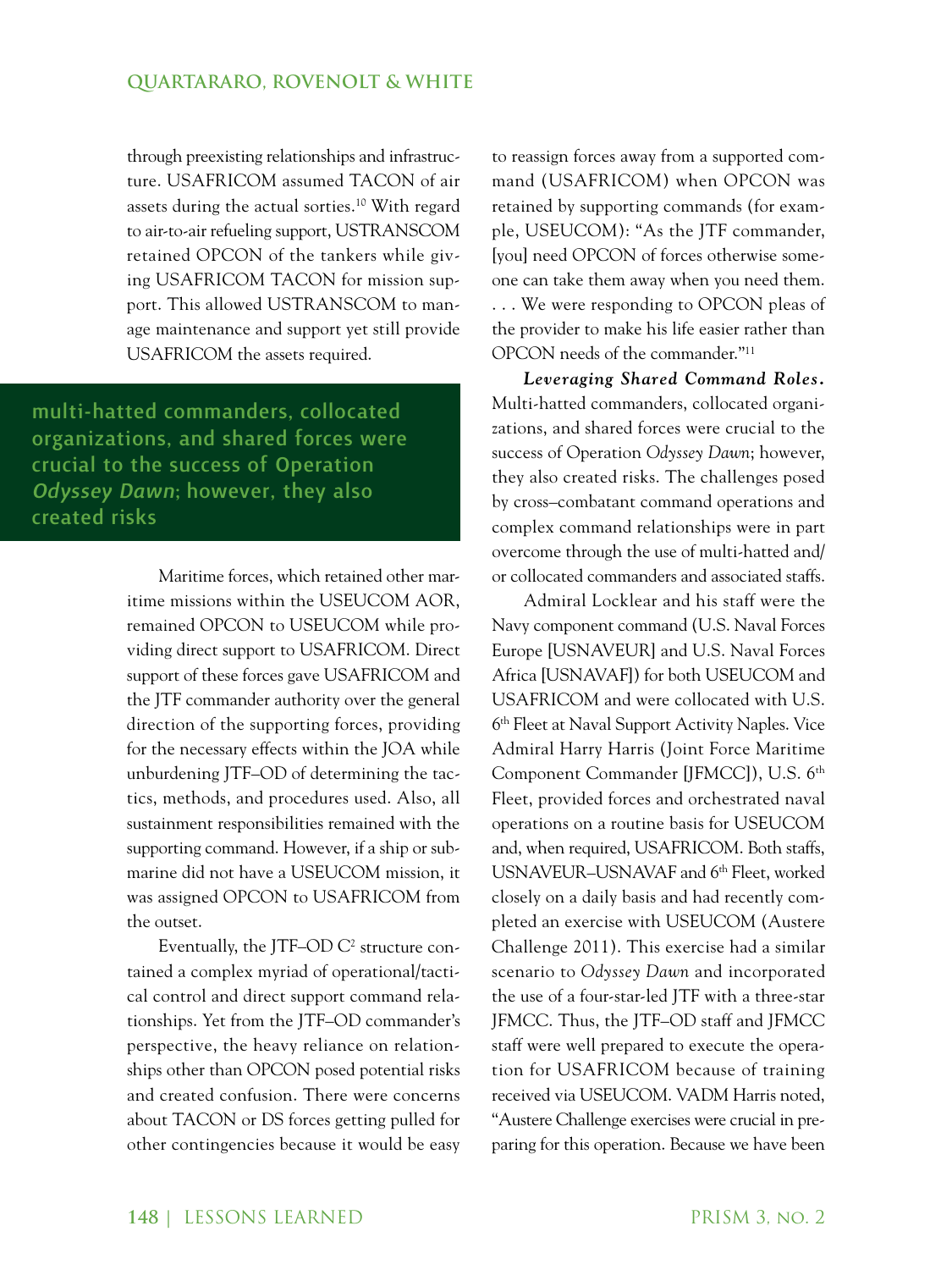operating in this arrangement (and have been doing it for six years), the decision to make a 4-star JTF and [a] 3-star Joint Force Maritime Commander was really easy."12

A 1954 bilateral agreement between the United States and Italy drove the initial decision to collocate the JTF and JFMCC onboard the command ship USS *Mount Whitney*. Collocating the JTF and JFMCC onboard facilitated command and control but presented its own set of challenges.

Some key leaders in the JTF were dualhatted with equivalent roles in the JFMCC (J2, J5, J6, J7, judge advocate, and surgeon). Ultimately, much of the staff worked for both commands, which streamlined the staff but in some instances created confusion and increased staff work. One flag officer noted, "The dualhatted nature of our components brought a level of readiness and experience that was instrumental to the command's success during Operation *Odyssey Dawn.*"13

Although many senior commanders onboard praised the co-mingling of staffs, concerns were raised by JTF and JFMCC staff officers over sustainability. Many action officers continued to work for both commands, significantly increasing their workload. As one officer commented, "Co-location of JTF and JFMCC provided good coordination and having some billets dual-hatted made the info flow better . . . but burned the crew out."14

Collocated commands also proved valuable for the Joint Force Air Component Command (JFACC). The 3<sup>d</sup> and 17<sup>th</sup> Air Forces, USEUCOM and USAFRICOM's Air Force (AF) component commands, respectively, were both located at Ramstein Air Base, Germany. As Air Forces Africa Command, the 17<sup>th</sup> Air Force and its air operations center (AOC), 617<sup>th</sup> AOC, formed the JFACC;

however, the 17<sup>th</sup> Air Force was organized primarily for logistics and lift operations, not kinetic air operations. The JFACC received heavy augmentation from the more heavily staffed 3d Air Force (Air Forces USEUCOM) and its AOC, the 603d AOC.15 For *Odyssey Dawn*, these two staffs in effect merged under the leadership of the 17<sup>th</sup> AF commander operating out of the 603d AOC, providing increased capacity for the JFACC.

had other contingencies arisen, forces taken from USEUCOM or USCENTCOM to support the operation would not have been readily available to respond

While multi-hatted commanders and staffs had advantages for the operation, there were also risks. Had other contingencies arisen, forces taken from USEUCOM or USCENTCOM to support the operation would not have been readily available to respond. In addition, with JTF–OD in place, forming another JTF for a new crisis would have been challenging.

#### **Interpreting Strategic Guidance**

As the crisis in Libya unfolded, USAFRICOM was initially directed by the Defense Secretary to prepare to conduct a NEO to evacuate American citizens from Libya. Planning for the NEO was still in progress when USAFRICOM was tasked to support the State Department in its HA operation to help move Egyptian citizens from Tunisia to Egypt. While USAFRICOM was planning for the NEO and HA operations, the Defense Secretary tasked USEUCOM to prepare plans to implement a no-fly zone and possible enforcement of sanctions on the Libyan regime. As one USAFRICOM general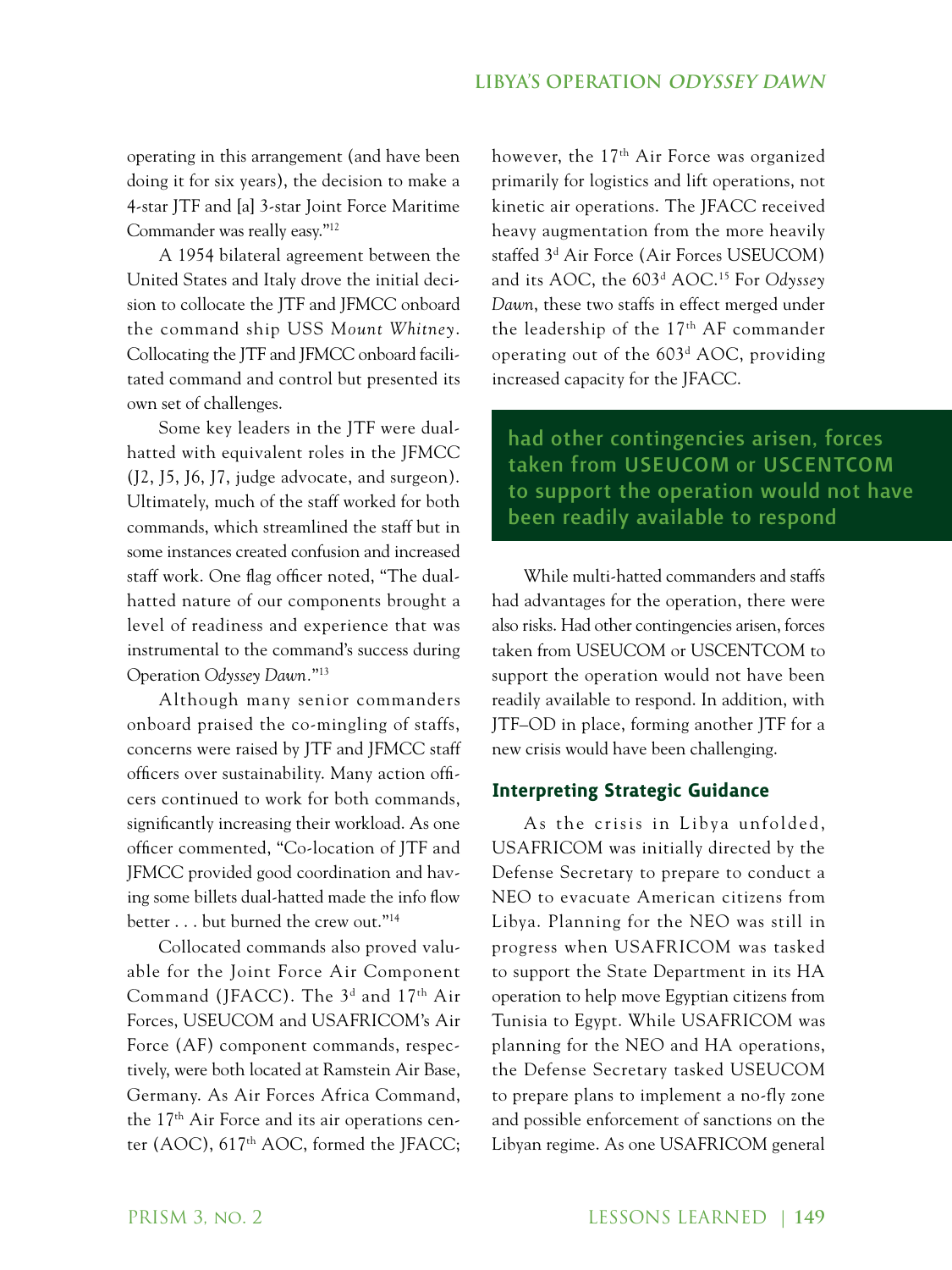#### **quartararo, Rovenolt & White**

officer noted, "Early on, in setting up potential NEO [operations], there was poor coordination between [State] and DOD. . . . During preparations for the NEO, there were almost daily changes to tasking by [State] and DOD, gradually morphing from a NEO to enforcing a [no-fly zone] and arms embargo."16

without a defined endstate for operations in Libya, USAFRICOM was uncertain as to what resources it needed for operations

> Guidance from the White House and DOD was confusing. Many people at USAFRICOM were unsure as to whether "regime change" was an intended option, as stated by the President, or whether operations were to be focused solely on protecting civilian life and providing humanitarian assistance to the refugees, as implied by the Defense Secretary's warning orders. Without a defined endstate for operations in Libya, USAFRICOM was uncertain as to what resources it needed for operations:

[T]*here was a lack of clear guidance from*  [Washington]*. The lack of guidance was perceived by the POLAD* [political advisor] *to be due to a lack of coordination at the senior policy making level. DOD was different, once tasked the JTF went out and executed the mission. The POLAD never received any clear direction from* [State]*.* 17

At the start of Operation *Odyssey Dawn*, the national strategic objectives were not fully developed. The operation was intended to be a shortterm, U.S.-led multinational effort to protect civilians. President Obama made it clear that the United States wanted to transfer leadership responsibilities to its Allies and coalition partners quickly.18 As General Carter Ham stated, "Our role currently . . . under my authority as the commander, is to make sure of two things—first, that we continue exercising our . . . mission that we have—protect civilians, and secondly, that we are prepared to transition responsibility for the mission to NATO quickly, effectively, and without disruption of the ongoing mission."19

However, translating given political objectives into viable and coherent military objectives without a clearly defined endstate proved difficult. With no specific guidance on desired outcomes after the intervention, termination criteria were determined by transfer of ongoing operations vice completion of operations or end of hostilities. USAFRICOM's course of action was to remain narrowly focused on the limited military objectives given:

[T]*he biggest problem and concern was difficulty in getting a definite/consistent message from the White House and* [State]*. From discussions, it was clear that we would work some type of intervention in Libya; the UNSCR would allow civilian protection, but regime change? This discussion fed ambiguity all around . . . we had to look at policy statements from* [principals] *to use as policy direction.*<sup>20</sup>

### **Establishing, Improving, and Adapting Staff Processes**

Although tasked with the same authorities and responsibilities as other combatant commands, the USAFRICOM mission was more aligned toward engagement, focusing on stability and security operations. As Secretary of Defense Robert Gates noted at USAFRICOM's inception: "AFRICOM represents yet another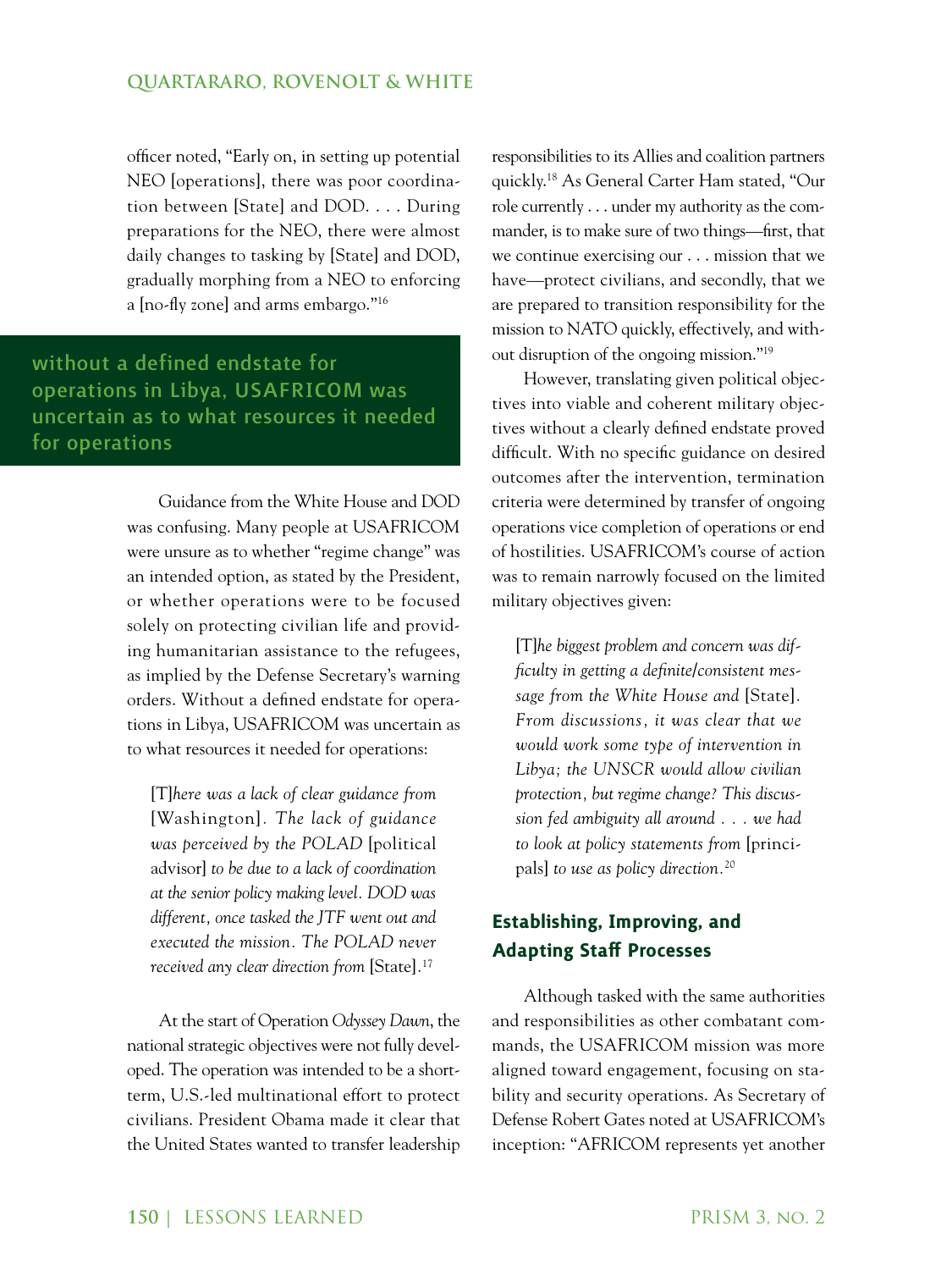important step in modernizing our defense arrangements in light of 21<sup>st</sup> century realities. It is, at its heart, a different kind of command with a different orientation. . . . AFRICOM's mission is not to wage war, but to prevent it; not to show United States military presence, but to enhance the security forces of our partners."21

USAFRICOM's emphasis on security engagement, as described in its mission statement, had a major impact on how it was organized and resourced: "[USAFRICOM], in concert with other U.S. government agencies and international partners, conducts sustained security engagement through military-to-military programs, militarysponsored activity, and other military operations as directed to promote a stable and secure African environment in support of U.S. foreign policy."22

Because of its mission to conduct security and stability operations in support of State and other non-DOD agencies, many key senior leadership positions within USAFRICOM were manned by State and non-DOD civilians. In addition, the staff was 50 percent civilian, as opposed to the usually heavy military staff of other combatant commands. As Admiral Locklear stated, "AFRICOM was built for security cooperation, not kinetic operations. It never dawned on anyone that they would have to be prepared to fight a war; they had the right elements, but the staff was not trained or manned to do targeting and embargo enforcement."23

At the onset of the Libyan crisis, USAFRICOM was not manned to plan and conduct large-scale contingency operations. There were not enough target analysts assigned to support USAFRICOM, the JTF, or the JFMCC, and until analysts could be moved from other commands to fill the void, planning to enforce the embargo and a no-fly zone was slow to develop. Because of the high number of civilians assigned to the staff, standing up a 24/7 Joint Operations Center was difficult, and it could not have been sustained over a long campaign: "They never trained or practiced for a kinetic scenario, no one knew where to go for 'General Quarters.' Some directorates within AFRICOM were not prepared or manned for 24/7 operations."24

USAFRICOM strayed from the standard orders process and used an ad hoc method of orders production and dissemination

In addition, USAFRICOM was short on planners and analysts, which, under the circumstance of planning for multiple courses of action ranging from NEO to HA operations to regime change, further complicated the task.

Although USAFRICOM was established in 2008 and achieved full operational capability in 2009, it had not often practiced standing up a fully manned JTF at the headquarters nor had it practiced JTF operations with its component commands. In addition, staff personnel were neither familiar with nor had they practiced the processes and procedures for transitioning from security engagement operations to crisis/ contingency operations.

USAFRICOM therefore had undeveloped staff processes for the scale of operations encountered in *Odyssey Dawn*. There were no established procedures for handling requests for information (RFIs), leading elements within USAFRICOM to respond to RFIs in parallel without cross-leveling their efforts throughout the rest of the command. Eventually, USAFRICOM developed an operational planning team as the primary action cell for all RFIs.

USAFRICOM strayed from the standard orders process and used an ad hoc method of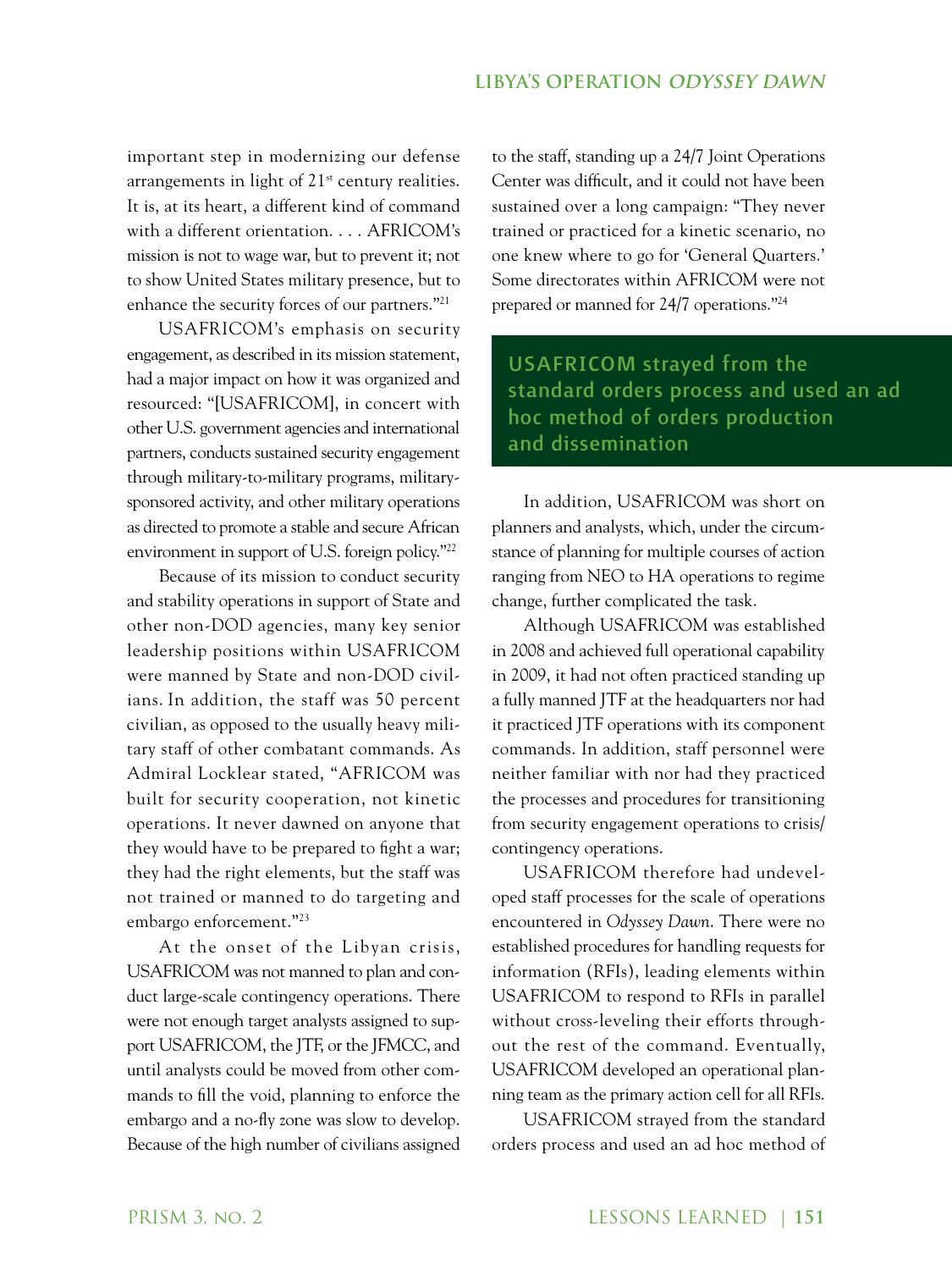orders production and dissemination. It leaned heavily on the use of verbal orders of the commander (VOCO), PowerPoint, Tandberg video teleconferencing (VTC), telephone, and plain text email for two reasons: the speed of the operation required rapid production of orders, and USAFRICOM lacked experience in formal written orders production: "We were fighting this thing one PowerPoint slide at a time."25

USAFRICOM leaned heavily on the use of verbal orders of the commander, PowerPoint, Tandberg video teleconferencing, telephone, and email

> Although VOCO/PowerPoint/email usage proved timely, these workarounds lacked the detail, discipline, and written records needed to prevent inconsistencies and confusion at subordinate staffs:

*AFRICOM was not proficient at writing and publishing orders. They relied on e-mail and PowerPoint.*<sup>26</sup>

*Lots of VOCO between all levels of command; speed of operations and information flow required it but you lose tracking of what is being told to whom.* [Concept of operations] *and orders were being implemented under PowerPoint.*<sup>27</sup>

Use of VTC allowed for rapid communication and dissemination of orders among the Flag and General Officers but at times left staff officers in the dark about leadership intentions. Staffs lost track of what was being told to whom: "These days everything is done by [VTC]; written products are kind of [overcome by events]; now you have a living [knowledge management] system that needs to be robust and contain key documents."28

Gaps in the orders process, whether in communication or production, were compensated for at the JTF level. The JTF and its functional commands operated from Joint Chiefs of Staffs orders to stay ahead of the process.<sup>29</sup> The JFMCC issued Daily Intentions Messages across the net to provide a sort of "cleanup." Formal orders that were missing from USAFRICOM were written at the JFMCC level to direct force movement and produce warning orders.<sup>30</sup>

#### **Communicating with the Coalition**

Conducting operations with both NATO and non-NATO partners magnified difficulties in information-sharing. Many U.S. products did not meet "releasability" requirements for sharing with coalition partners. In addition, the ever-shifting makeup of the coalition challenged Foreign Disclosure Officers (FDOs) and exacerbated the problem. Releasability caveats shifted from U.S. Secret, to NATO releasable, to releasable to the coalition force. This placed a greater burden on the FDOs to clear information for release:

*Many U.S. participants did not understand requirements to classify for releasability, and this became the primary roadblock to releasing information*. 31

*Info coming in at all security levels created a challenge sorting out what info could be passed to coalition partners.*<sup>32</sup>

On average, it took FDOs 2 to 3 days to release requests. Despite challenges, FDOs did a heroic job considering the circumstances involved; however, there was a lack of capacity overall: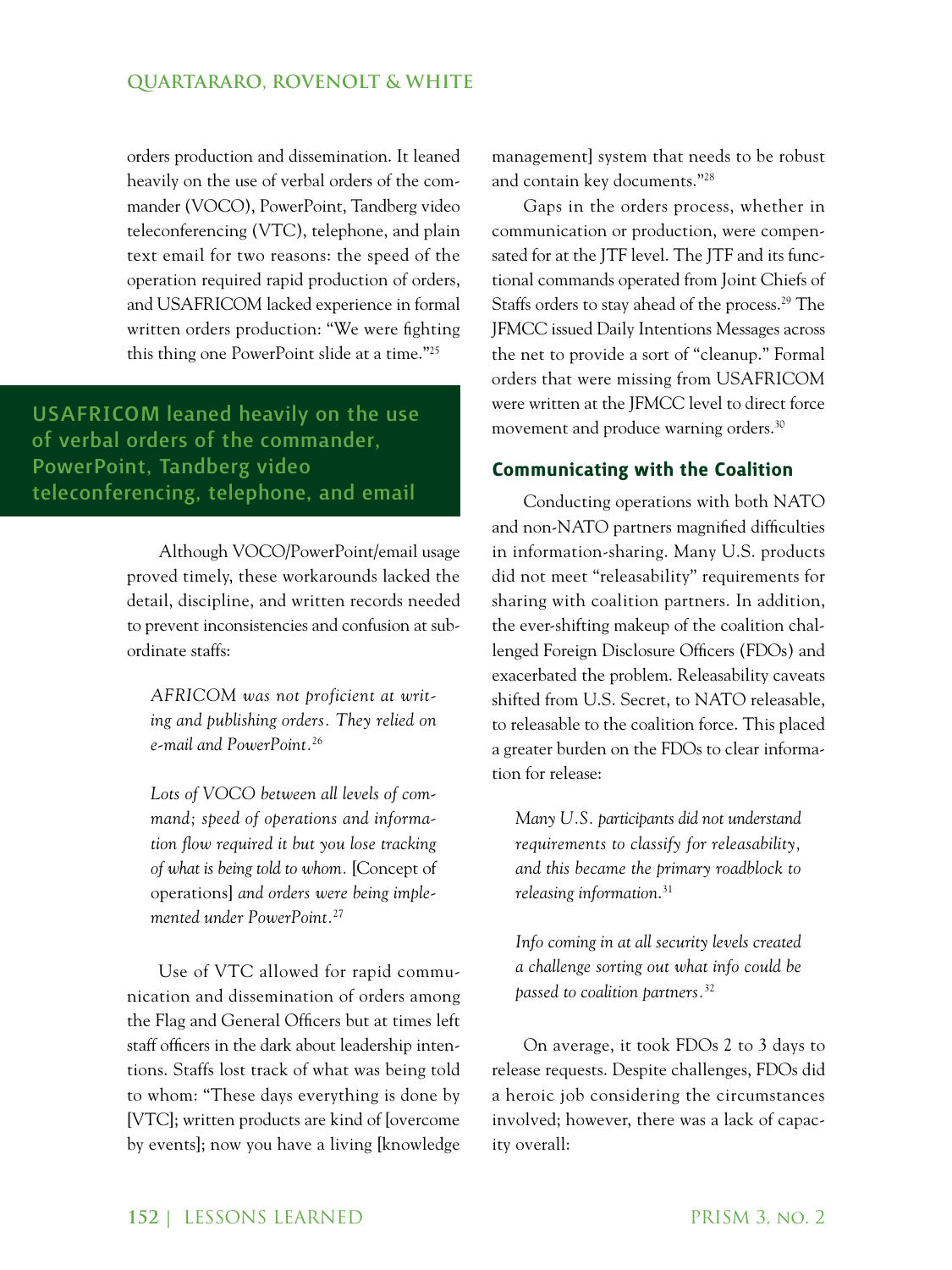#### **libya's operation odyssey dawn**



*The FDO did a great job; it was messy at first and not a perfect process; took a week to get to* [the] *point where* [releasable] *to* [Combined Forces Odyssey Dawn] *was established.*<sup>33</sup>

*A tremendous effort was required to push information through the FDO. There were only two onboard the* Mount Whitney *to support both the JTF and JFMCC*. 34

As events unfolded in Libya, it became apparent that USAFRICOM did not have adequate satellite bandwidth to conduct operations. USEUCOM transferred bandwidth to USAFRICOM; however, this put some of USEUCOM's potential operations at risk.<sup>35</sup> In addition, a network capability did not exist to pass classified information to both NATO and non-NATO partners. Considering the diversity of the coalition, it is understandable that no standard network was in existence. However, a lack of network capability at USAFRICOM between U.S. and NATO systems restricted information flow between the United States and its NATO partners.

At the outset of operations, USAFRICOM had only a limited Battlefield Information, Collection, and Exploitation System (BICES) capability—USEUCOM had to plus them up:36

*BICES didn't exist in AFRICOM; with political pressure to move away from U.S. lead, how do we communicate? EUCOM and* [U.S. Army Europe] *helped engineer a plan in three days to get BICES infrastructure; a training plan was developed and members from* [Operation *Enduring Freedom*] *were pulled to assist.*<sup>37</sup>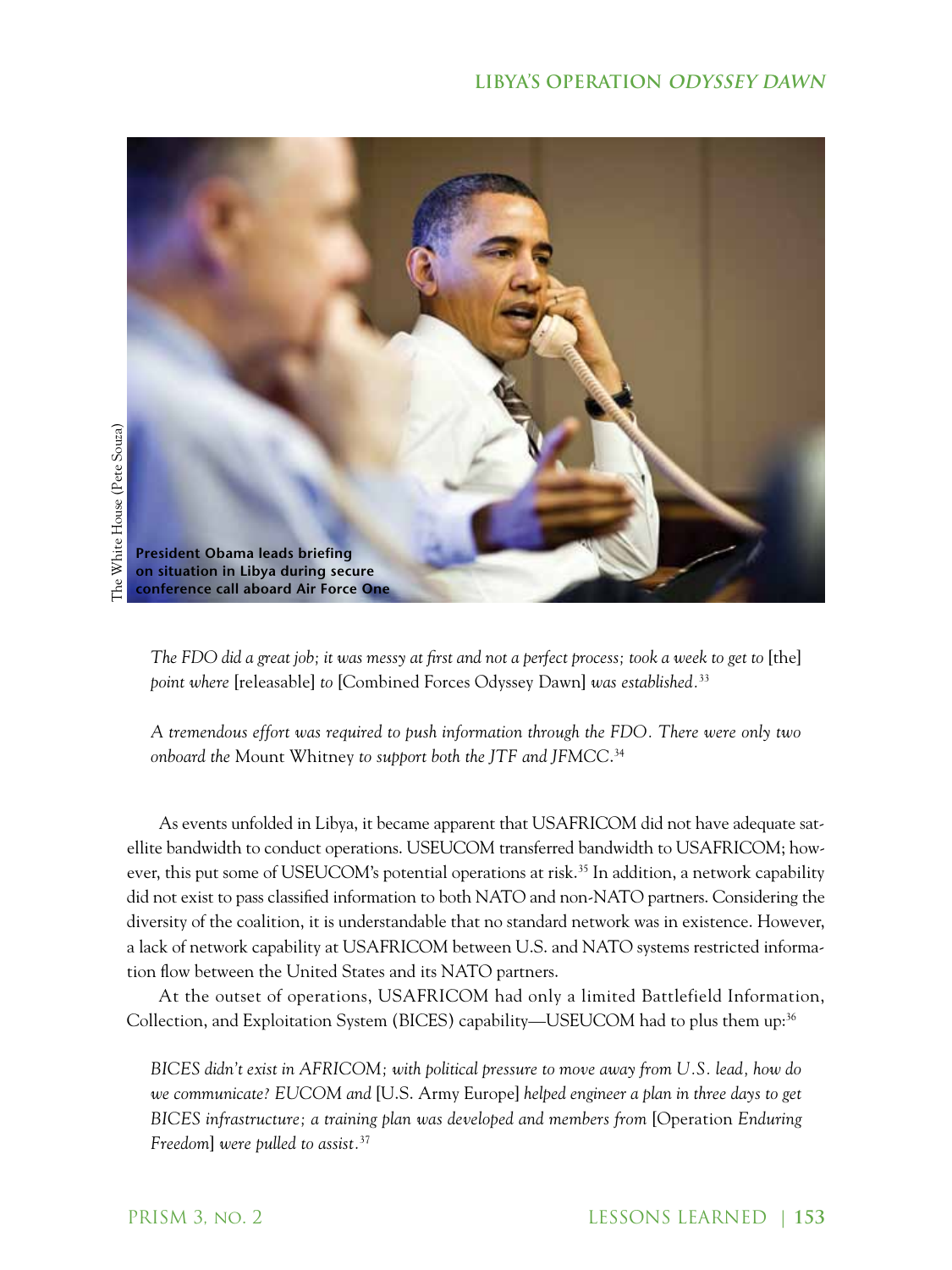#### **quartararo, Rovenolt & White**

*BICES capability is needed at all* [combatant commands]*, because in the current environment any* [combatant command] *could be called upon to work with NATO partners.*<sup>38</sup>

as events unfolded in Libya, it became apparent that USAFRICOM did not have adequate satellite bandwidth to conduct operations

> Lacking capability, liaison officers were used to manually "hand jam" data from one network to another to pass critical information. The network capability used was BICES "manually" enabled by LNOs: "BICES was used as the primary cross domain solution for information sharing, but much work remains to build systems capable of transferring real-time intelligence between U.S. and NATO [command, control, communications, computers, and intelligence] systems."39

> An additional challenge when operating within a coalition lay in ensuring interoperability of command platforms' enabling systems from different nationalities to allow communication with each other within the operational environment. While most of the NATO assets could communicate through various networks, not all coalition ships and aircraft could communicate with each other. Non-NATO partners required extra communications support in order to link them into the network. USAFRICOM, USEUCOM, and the JTF were able to work through this issue in order to conduct operations.

#### **Conclusion**

In spite of the Operation *Odyssey Dawn* C2 challenges and adaptations discussed, USAFRICOM was able to lead a coalition comprised of 15 nations, establish a JTF, plan and execute operations in support of UNSCR 1973, and transfer leadership of the operation to NATO. This was due in no small part to strong cross–component command support, which enabled an inexperienced command with a security engagement focus to achieve its military objectives. In addition, leaders and staffs used 10 years of recent warfighting experience in Iraq and Afghanistan to overcome the challenges of a headquarters that was underresourced for the mission.

Manning shortfalls created by USAFRICOM's engagement mission and the heavy use of civilians to fill traditionally military roles hindered planning and operations early on, but with support from USEUCOM, USCENTCOM, and an innovative core of experienced leaders, USAFRICOM quickly overcame this challenge. Due to the USAFRICOM mission, there was little emphasis placed on training to stand up a JTF or transition from engagement to combat operations. The extensive combat experience of senior leadership and staff helped to rapidly mold the headquarters team into a cohesive fighting unit.

In this scenario, the presence of a large number of State Department and other non-DOD civilian personnel on the USAFRICOM staff did little to improve or enhance coordination between myriad players. State personnel were familiar with and had good contacts within the USAFRICOM AOR, but once the scope of the operation morphed to combat operations with basing and resources coming from and being staged outside USAFRICOM's sphere of influence, they were out of their element and had to rely on coordination between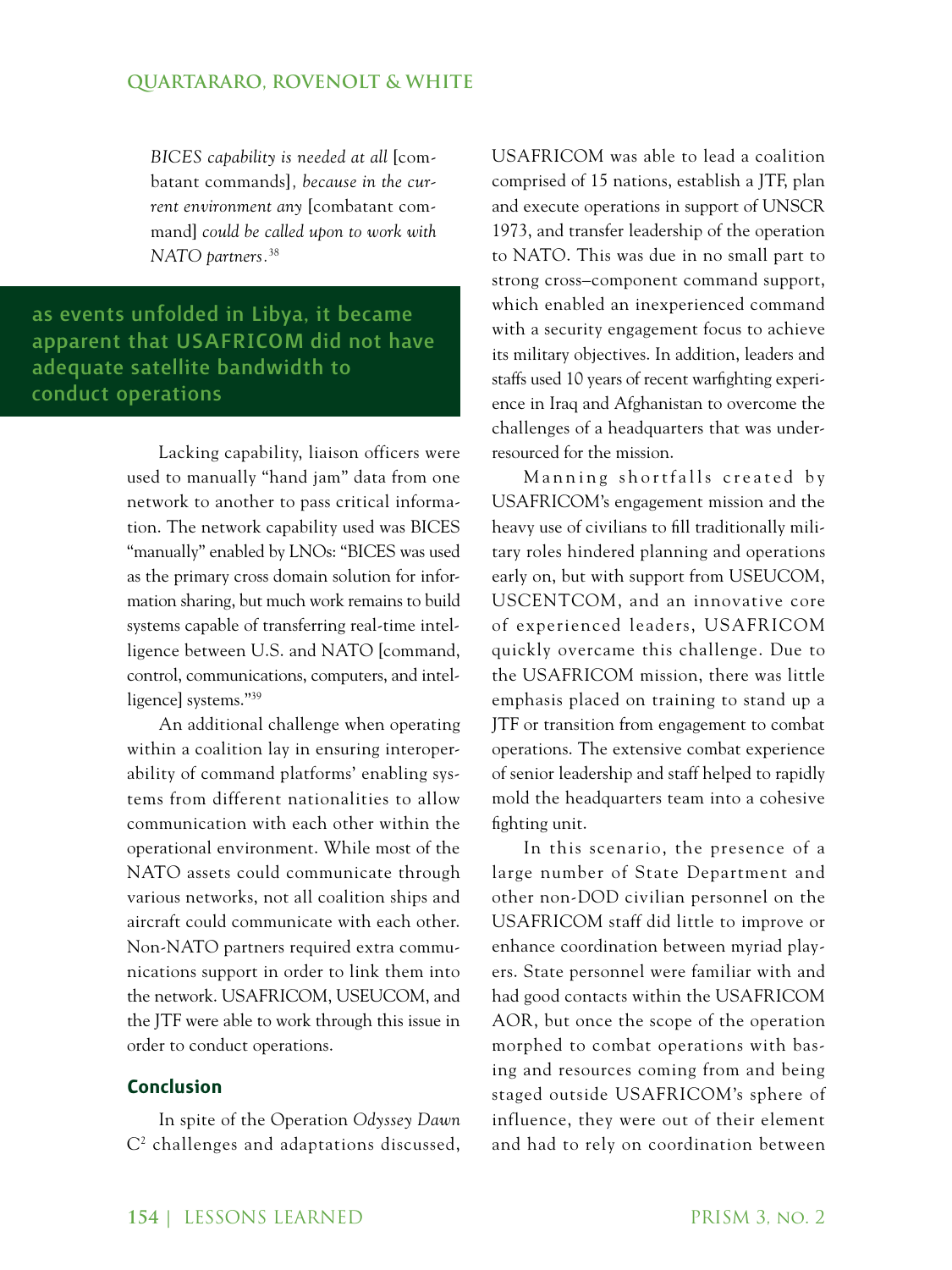State and USEUCOM to form the coalition and obtain the necessary staging areas for forces and logistics.

While the specific circumstances of Operation *Odyssey Dawn* generated numerous challenges, USAFRICOM successfully worked with the supporting combatant commands and JTF to manage these challenges and conduct operations. As the military will likely conduct future coalition operations that cross combatant command seams and require continued use of shared assets, the command and control lessons learned from the operation will remain germane. **PRISM**

**The information provided in this article is derived from a larger, classified study on Operation**  *Odyssey Dawn* **conducted by the Joint and Coalition Operational Analysis division of the Joint Staff J7 that examined the U.S. Africa Command response to the Libyan crisis and its execution of the operation.**

#### **Notes**

<sup>1</sup> Brigadier General (BG) James W. Lukeman, USMC, Deputy Director for Plans and Programs, U.S. Africa Command (USAFRICOM), Strategy, Plans, and Programs (SPP)/J5, interview by Joint and Coalition Operational Analysis (JCOA) Division, April 12, 2011.

<sup>2</sup> United Nations Security Council Resolution 1973, March 17, 2011.

3 Ibid.

4 Joint Publication (JP) 1, *Doctrine for the Armed Forces of the United States* (Washington, DC: The Joint Staff, May 14, 2007, updated March 20, 2009), states, "[T]he supported commander has the authority to exercise general direction of the supporting effort. General direction includes the designation and prioritization of targets or objectives, timing and duration of the supporting action and other instructions necessary for coordination and efficiency."

<sup>5</sup> Ibid.: "The supporting commander will advise and coordinate with the supported commander on matters concerning the employment and limitations of such support, assist in planning for the integration of such support to the commander's effort as a whole and ensure that support requirements are appropriately communicated throughout the supporting commander's organization."

6 U.S. European Command (USEUCOM), Chief of Staff, interview by JCOA, April 12, 2011.

<sup>7</sup> JP 1: "When forces are transferred between combatant commands, the command relationship the gaining CDR will exercise (and the losing CDR will relinquish) over these forces must be specified by the [Secretary of Defense]," (March 20, 2009), IV–7.

8 Ibid.

9 USEUCOM, J5 Officer, interview by JCOA, April 12, 2011.

 $10$  Ibid.

11 Admiral (ADM) Samuel J. Locklear III, USN, Commander, Joint Task Force Odyssey Dawn (JTF–OD), interview by JCOA, April 20, 2011.

<sup>12</sup> Vice Admiral (VADM) Harry Harris, USN, Joint Force Maritime Component Commander Odyssey Dawn (JFMCC–OD), interview by JCOA, April 18, 2011.

<sup>13</sup> VADM Charles J. Leidig, USN, Deputy Commander, USAFRICOM, interview by JCOA, April 11, 2011.